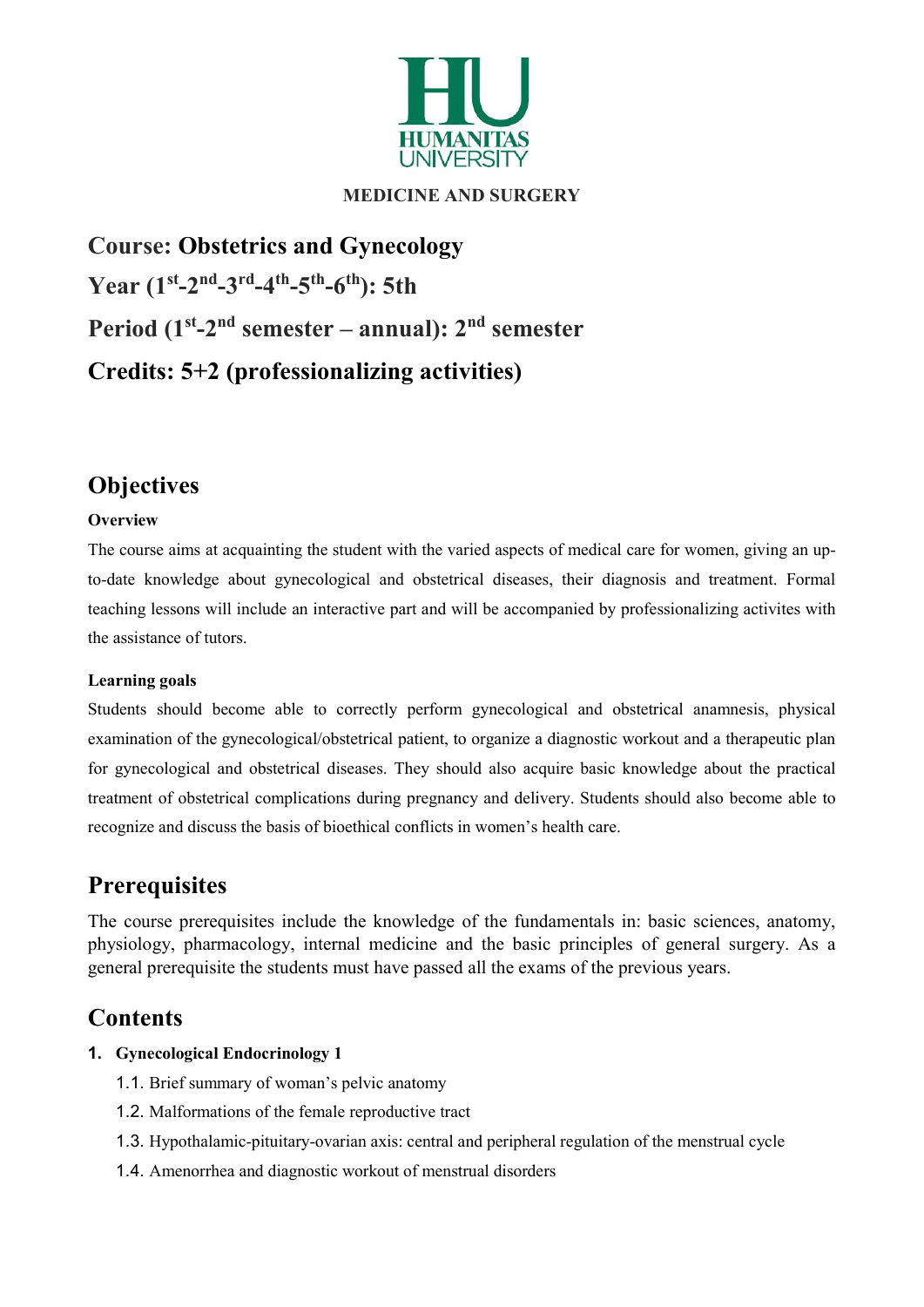

### 2. Gynecological Endocrinology 2

- 2.1. Precocious ovarian insufficiency and fertility preservation
- 2.2. Hyperandrogenism, polycystic ovary and the metabolic syndrome
- 2.3. Dysmenorrhea and Premestrual Syndrome
- 2.4. Menopause and its complications

### 3. Reproductive Gynecology 1

- 3.1. Gametogenesis in the ovary and in the testis
- 3.2. Fertilization, embryo development and implantation
- 3.3. Diagnostic workout of couple's infertility and treatment
- 3.4. Placentation and normal fetal development

### 4. Reproductive & benign gynecology

- 4.1 Endometriosis
- 4.2 Ovarian reserve
- 4.3 Medically Assisted Reproduction (MAR)
- 4.4 Family planning and contraception

# 5. Benign gynecology 1

- 5.1. Uterine myomas and polyps
- 5.2. Uterine prolapse
- 5.3. Urinary incontinence in the woman
- 5.4. Pelvic inflammatory disease and ectopic pregnancy

# 6. Obstetrics 1

- 6.1. Medical pregnancy care workout
- 6.2. Spontaneous and voluntary abortion
- 6.3. Recurrent pregnancy loss
- 6.4. Autoimmune diseases in pregnancy

# 7. Obstetrics 2

- 7.1. Prenatal diagnosis
- 7.2. Fetal malformations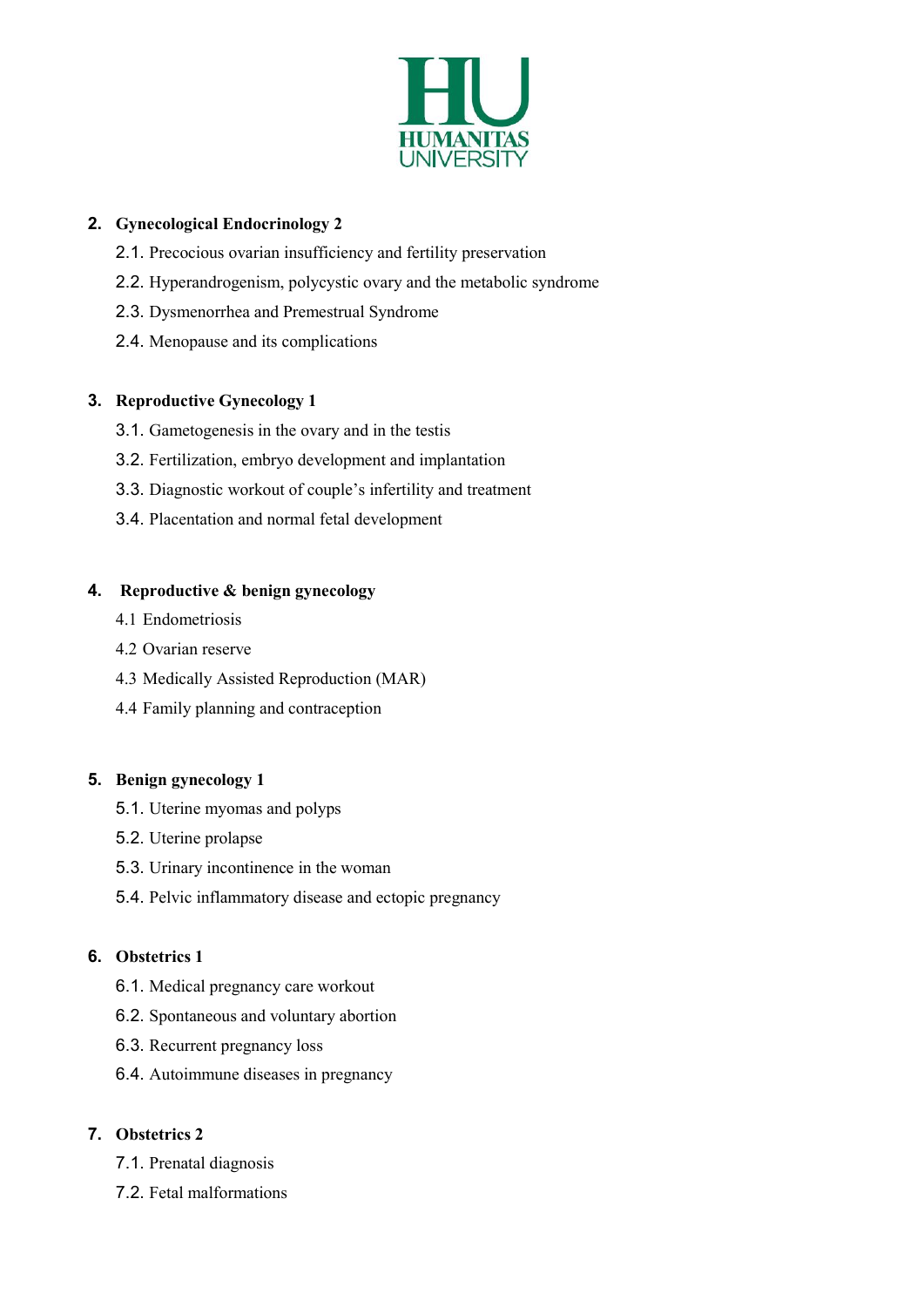

- 7.3. Fetal growth disorders
- 7.4. Infective diseases in pregnancy

### 8. Obstetrics 3

- 8.1. Stages of physiological labor and delivery. Dystocia
- 8.2. Dystocia
- 8.3. Cesarean section
- 8.4. Operative vaginal delivery

### 9. Obstetrics 4

- 9.1. Twin and multiple pregnancy
- 9.2. Premature rupture of membranes (PROM)
- 9.3. Preterm delivery
- 9.4. Fetal monitoring during labor

#### 10. Obstetrics 5

- 10.1. Hypertensive disorders in pregnancy, pre-eclampsia and eclampsia
- 10.2. Gestational diabetes
- 10.3. Placenta previa
- 10.4. Abruptio placentae

#### 11. Obstetrics 5

- 11.1. Delayed delivery
- 11.2. Medical induction of labour
- 11.3. Emergencies in Obstetrics
- 11.4. Post-partum hemorrhage

# 12. Gynecology 1

- 12.1. Cancer of the ovary
- 12.2. Trophoblast diseases
- 12.3. Endometrial cancer
- 12.4. Cancer of the uterine cervix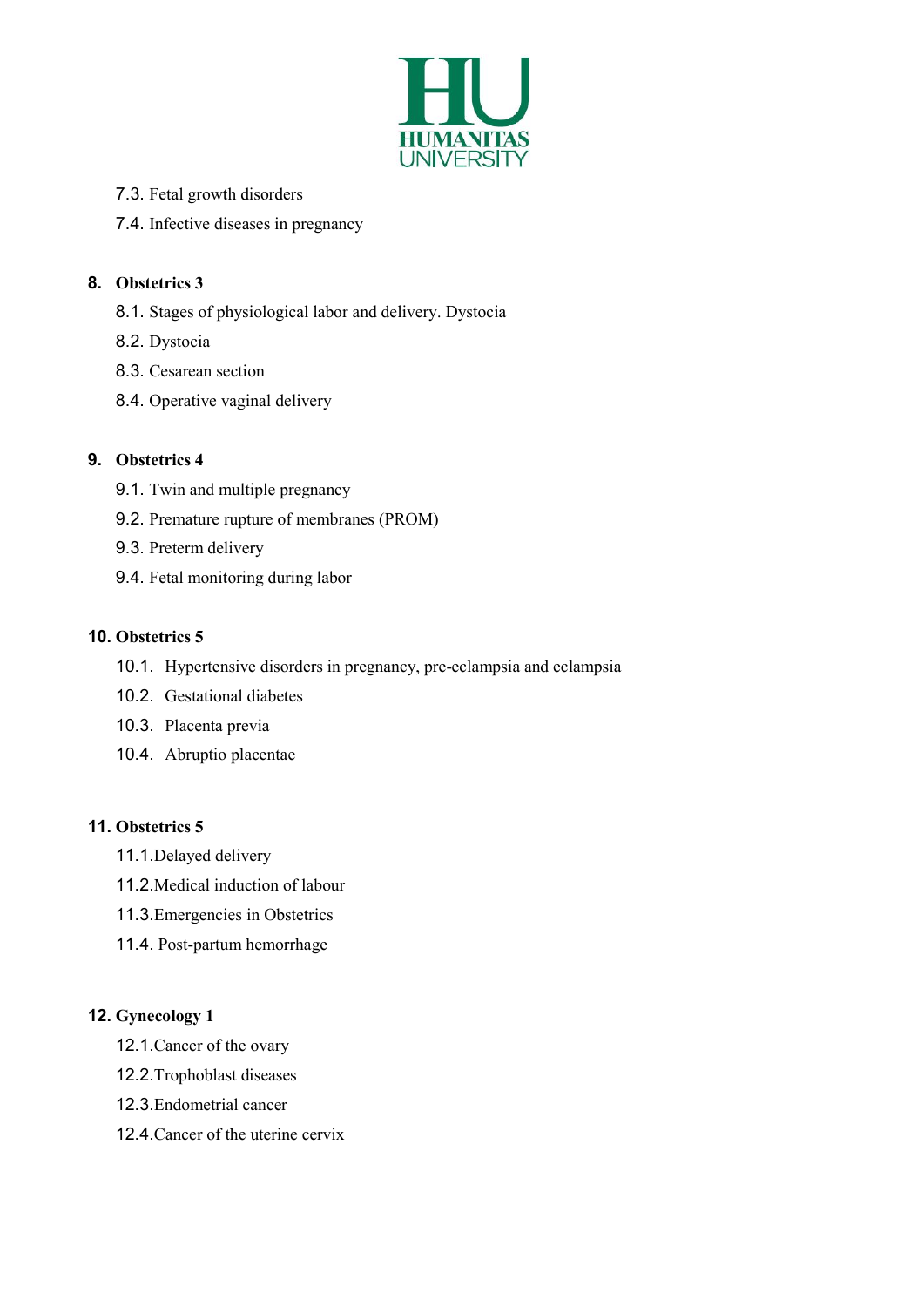

#### 13. Gynecology 2

- 13.1. Ultrasound in gynecology
- 13.2. Benign ovarian cysts
- 13.3. Endoscopy in gynecology

#### 14. Gynecology 3

- 14.1. Screening of pre-neoplastic lesions of the lower genital tract
- 14.2. Pre-neoplastic lesions and cancer of the vulva
- 14.3. Benign diseases of the breast
- 14.4. Cancer of the breast

#### Professionalizing activities

Professionalizing activities will be registered by the student on a Clinical Logbook, signed by tutors. The schedule of professionalizing activities appears in a separate document.

# Teaching Method

The teaching methods will be based on: interactive lessons, discussion of clinical cases and professional training in the clinical wards and surgery areas

# Assessment

Learning tests on specific parts of the program will be periodically performed throughout the course, in order to let students estimate the reached knowledge level.

The final exam will be written with the option of the oral part, and will include 10 brief multiple choice questions (2 points each) and 2 open questions (5 points each) with short answer on topics treated in the course. Optional oral exam (one question) will follow the written part. The final evaluation will be the mean of the points obtained by the 2 parts of the exam.

Five exam sessions/year will be available for students attending at least 70% of the lessons and professionalizing activities.